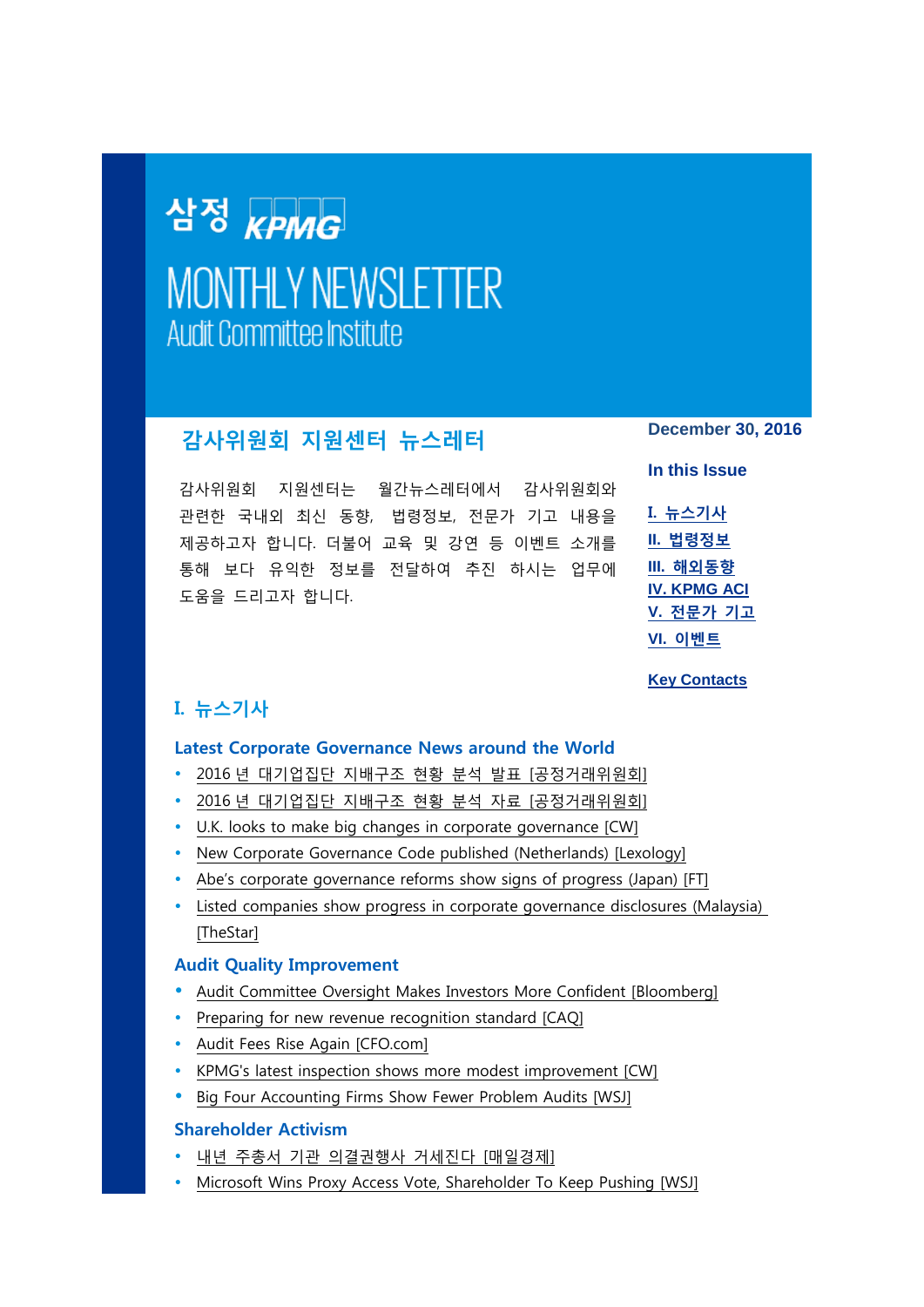- [Goldman, Citigroup Targeted by Diversity Activists in 2017 \[Bloomberg\]](https://www.bloomberg.com/news/articles/2016-12-06/goldman-citigroup-in-crosshairs-of-diversity-activists-for-2017)
- [Minority Shareholders Wise Up in 2016 \[WSJ\]](http://www.kr.kpmg.com/files/filedown.asp?fm=20161226_Minority_Shareholder_WSJ.pdf)

[Back to top](#page-0-1)

#### <span id="page-1-0"></span>**II. 법령정보**

# **'주식회사의 외부감사에 관한 법률 [전부개정법률안'](http://www.kr.kpmg.com/files/filedown.asp?fm=Audit_Law_Amendment_FSC_Nov2016.pdf) 재입법 예고 ([금융위원회](http://www.kr.kpmg.com/files/filedown.asp?fm=Audit_Law_Amendment_FSC_Nov2016.pdf))**

- **개정 이유:**
	- 상법 개정 등 그간의 관련 제도 개편과 회계투명성 강화 요구에 대응하여 법률의 규율대상을 유한회사 등으로 확대하고, 회사의 외부감사인 선임 절차 등을 개선함과 동시에 외부감사인 독립성 책임성 강화를 위해 관련 규정을 정비하고자 함
- **주요 개정 항목**
	- 법률명 변경 및 체계 정비
	- 외부감사 대상에 매출액 기준 도입(안 제 4 조)
	- 유한회사 외부감사 도입(안 제 4 조, 제 5 조, 제 8 조, 제 10 조, 제 23 조)
	- 회사의 재무제표 대리작성 요청 등 금지(안 제 6 조)
	- 대형 비상장 주식회사 회계규율 강화(안 제 9 조, 제 10 조)
	- 외부감사인 선임절차 개선(안 제 10 조)
	- 감사반 소속 공인회계사의 의무교체제도 강화(안 제 10 조)
	- 감사인 품질관리제도 확립(안 제 17 조, 제 25 조, 제 26 조, 제 29 조)
	- 이사의 부정행위 발견시 감사인의 증선위 보고(안 제 22 조)
	- 부정행위 신고에 대한 포상금 지급대상 확대(안 제 28 조)
	- 회사 및 감사인에 대한 행정조치 정비(안 제 29 조)
	- 회사에 대한 과징금 제도 도입(안 제 35 조, 제 36 조)

#### **진행상황**:

<span id="page-1-1"></span>주목받고 있는 금융위원회의 금번 개정안은 2017 년 초 국회 제출 예정

[Back to top](#page-0-1)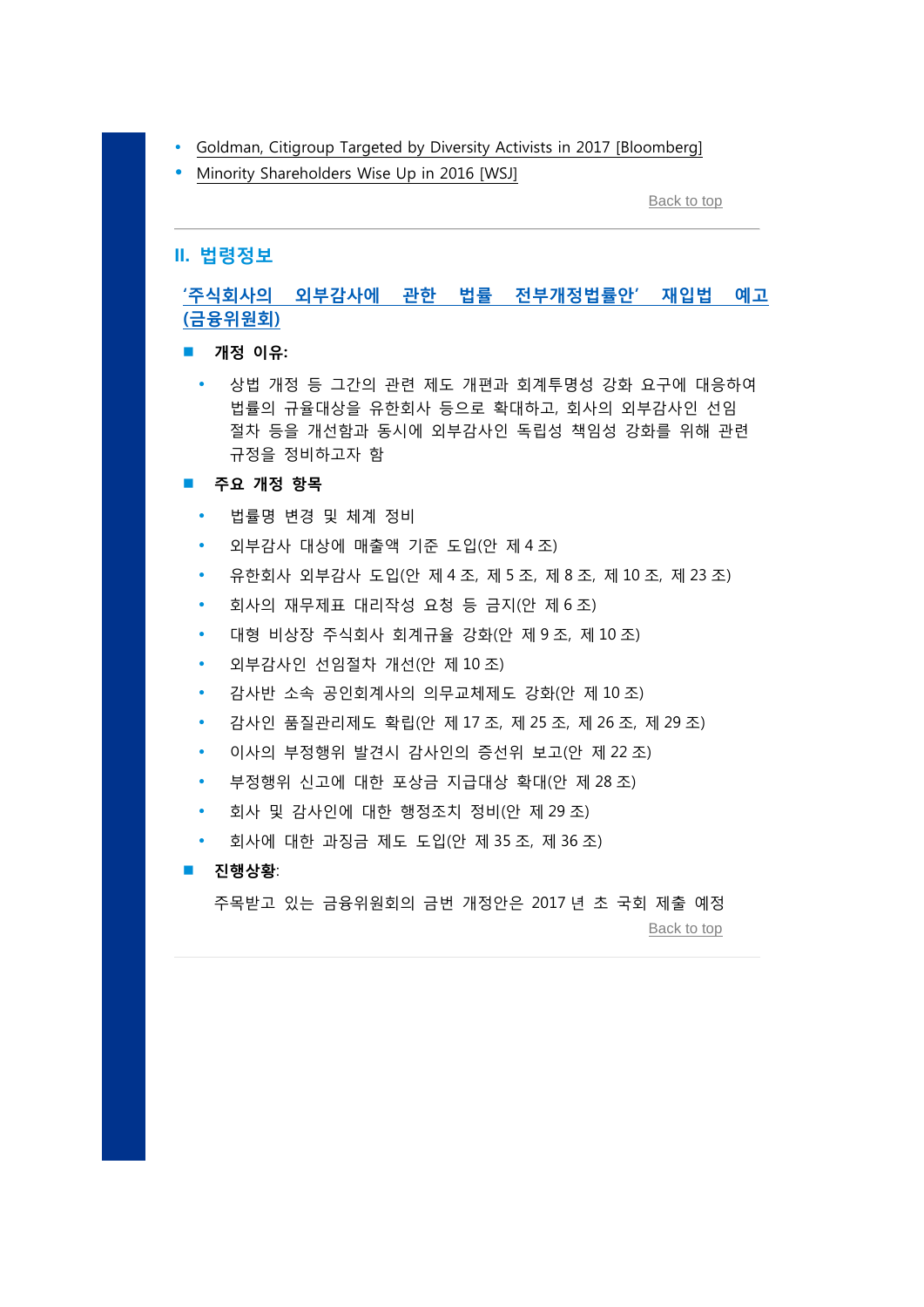## **III. 해외동향**

#### **[Global News Briefs](http://www.kr.kpmg.com/files/filedown.asp?fm=ACI_Newsletter_December_2016_Global_Trend.pdf)**



국내 감사/감사위원이 참고 할 수 있는 해외 관련 동향을 요약하고 관련한 코멘트를 제공합니다.

#### Contents

- 1. SEC, 내부고발 저해ㆍ보복 기업 처벌
- 2. 네덜란드, 기업지배구조 모범규준 개정
- 3. 영국, CEO '고액연봉 규제' 후퇴
- 4. 감사위원회의 감독기능과 투자자의 안도감

[Back to top](#page-0-1)

#### <span id="page-2-0"></span>**IV. KPMG ACI**

#### **삼정 [KPMG](http://news.einfomax.co.kr/news/articleView.html?idxno=245450) ACI '감사위원회 저널(Audit Committee Journal)' 발간 안내**



삼정KPMG 는 2017년 1월 지난 6개월간 준비하였던 '감사위원회 저널(Audit Committee Journal)'을 발간합니다. 삼정KPMG ACI는 발간물을 통해 감사기구 및 제도 연구 분야의 오피니언 리더로 발돋움하는 것을 목표로 하고 있습니다. '감사위원회 저널'은 크게 6개 부문으로 구성되며 특징은 다음과 같습니다. 먼저 'ACI Insight' 에서는 회계투명성, 기업지배구조와 관련된 주제를 중심으로 감사기구 역할의 중요성을 다루었습니다. 'Depth Interview'에서는 감사제도 또는 감사기구와 관련해 세간의 주목을 받고 있는 이슈에 관한 전문가와의 대담 내용을 담았습니다.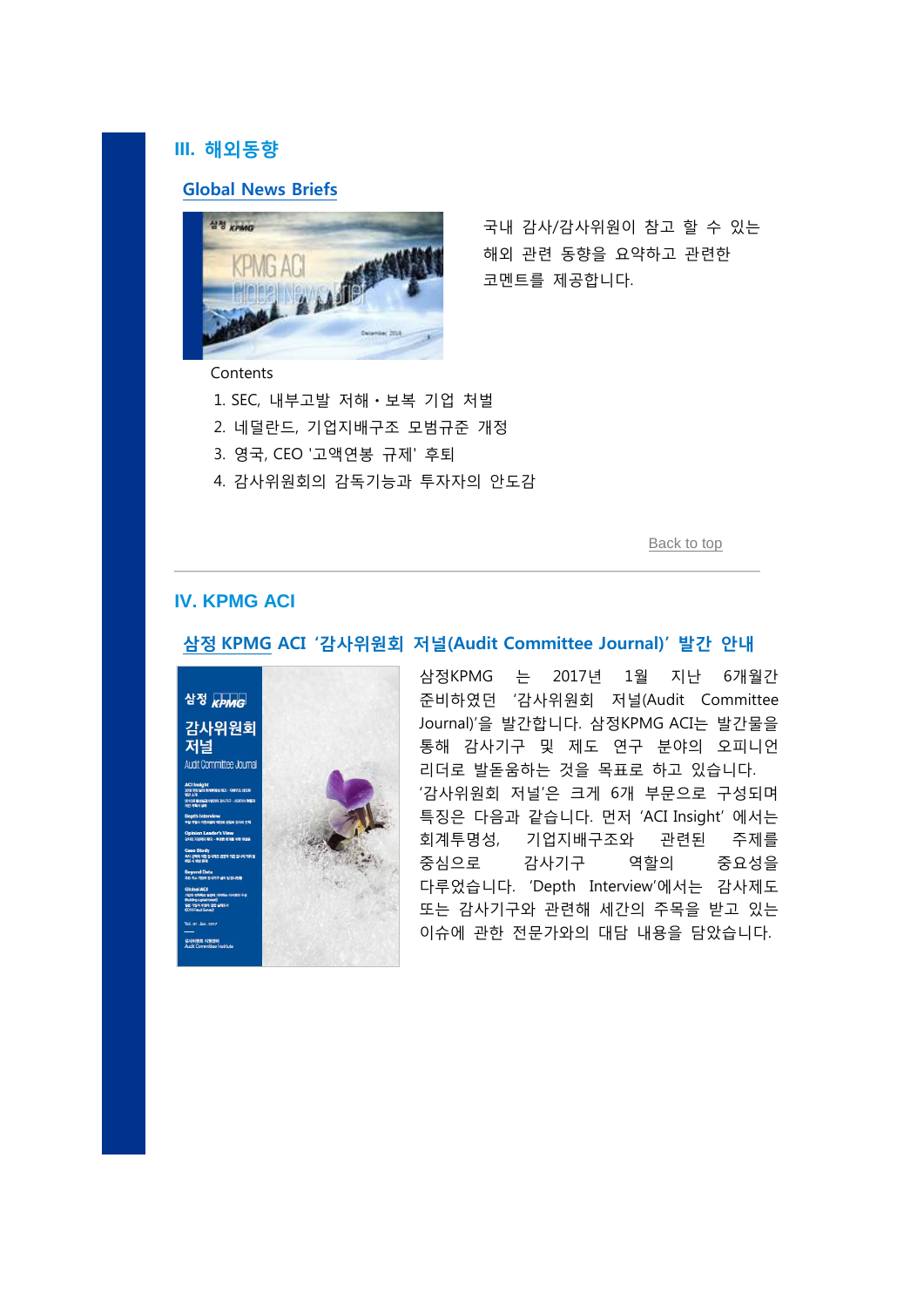'Opinion Leader's View'에서는 ACI 자문교수를 포함한 사회 저명인사의 시사성 있는 칼럼을 실었습니다. 'Beyond Data'에서는 감사위원회 지원센터에서 축적한 감사기구 및 감사제도 관련 DB를 객관적으로 도표화해 메시지를 전달 드리려 하였습니다. 'Case Study'에서는 실제 감사위원회 활동 중 직면할 수 있는 특정상황을 사례분석 형식으로 풀었으며, 'Global ACI'에서는 해외 KPMG ACI의 연구자료 중 감사위원ㆍ감사님들께 도움이 될 만한 내용을 발췌하여 소개하였습니다.

발간물은 ACI가 보유한 CRM 고객 및 관련 담당자께 배포될 예정이며, 별도의 구독 신청은 하기의 연락처로 부탁 드립니다. 감사합니다.

Tel: **(02) 2112-7728** / E-mail: **[kr-fmsamjongkpmgaci@kr.kpmg.com](mailto:kr-fmsamjongkpmgaci@kr.kpmg.com)**

[Back to top](#page-0-1)

## <span id="page-3-0"></span>**V. 전문가 기고**

#### **[Executive Perspectives on Top Risks for 2017](http://www.kr.kpmg.com/files/filedown.asp?fm=Top_Risks_2017_Protiviti.pdf)**

<span id="page-3-1"></span>

2017 년 글로벌 경제를 예측불가능하게 만드는 요소들로는 브렉시트(Brexit)의 장기적 여파, 원유가격의 변동성, 테러리즘, 중국의 자산 버블 등을 들 수 있습니다. 특히 최근에는 사이버 공격으로 인한 데이터 유출도 중대한 리스크로 꼽히고 있습니다. 동 보고서는 전세계 735 명의 이사회 구성원을 대상으로 30 종의 각 리스크에 대해 10 점 척도(점수가 높을수록 큰 영향을 미칠 것이라는 응답)로 평가를 하도록 하여 기업 리더들이 가까운 미래의 주요한 리스크로 생각하는 요소들을 분석해 보았습니다.

[출처] protiviti

[Back to top](#page-0-1)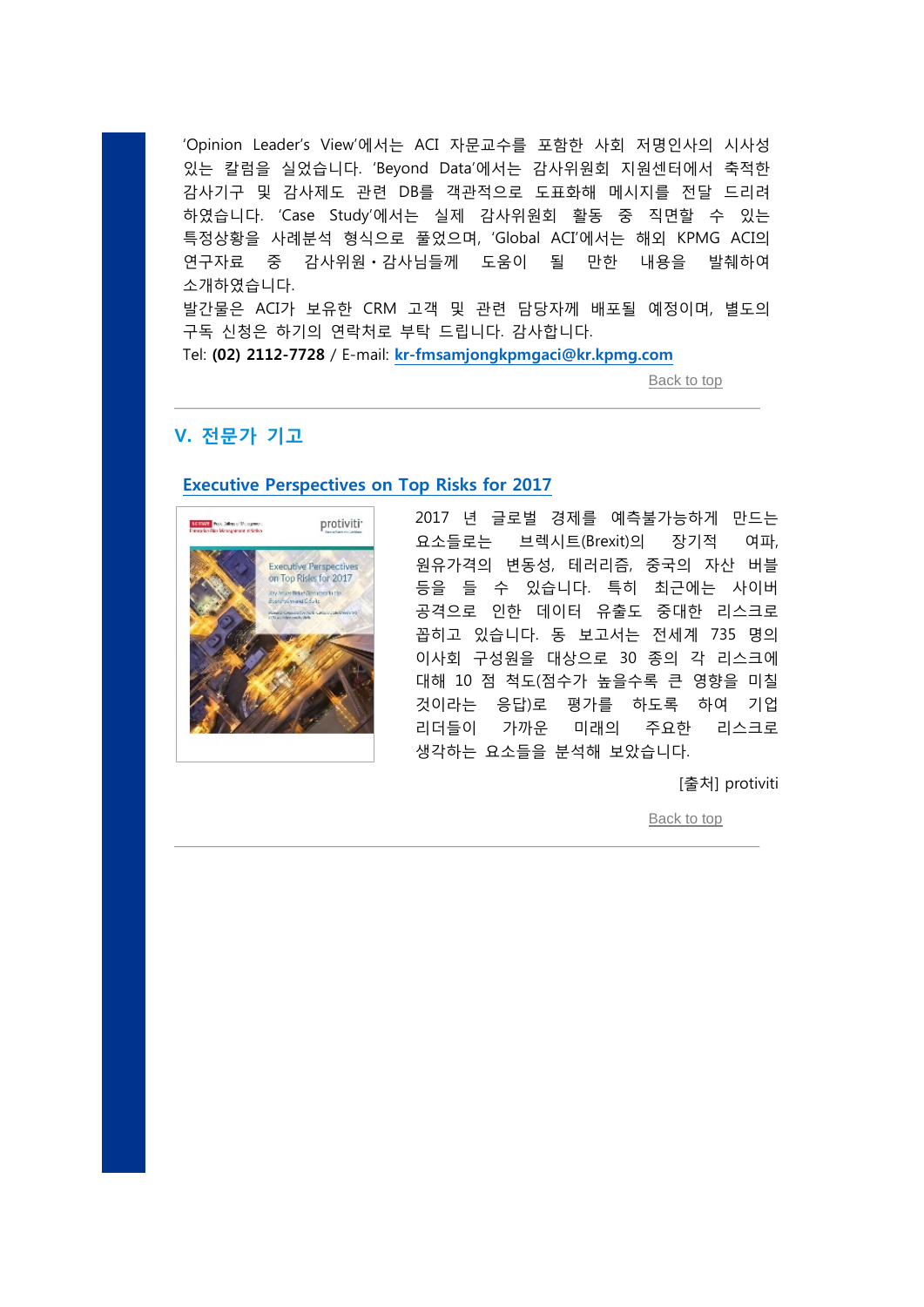**VI. 이벤트**

#### **[대한상의 국제세미나] 트럼프 시대, 한국경제의 진로**

- **일 시:** 2017 년 1 월 18 일 (수) 13:30~16:30
- **장 소:** 상공회의소 국제회의장
- **대 상:** 상공회의소 회원사 대표 및 임직원(복수참가 가능)
- **비 용:** 회원사 무료/비회원사(1 인당 11 만원)

**내 용:**

| 시간                 | 강의개요                           | 발표자      |
|--------------------|--------------------------------|----------|
| 13:30              | 개회                             |          |
| 13:30~14:20        | 주제발표 1(외교-안보)                  | 빅터차      |
|                    |                                | 조지타운대 교수 |
| 14:20~15:10        | 주제발표 2(경제-통상)                  | 매튜 굿맨    |
|                    |                                | CSIS 아시아 |
|                    |                                | 경제담당     |
|                    |                                | 선임자문관    |
| 15:10~15:20        | 휴식                             |          |
|                    | 종합토론                           |          |
| $15:20 \sim 16:30$ | [사회] <b>정관용</b> 한림국제대학원 대학교 교수 |          |
|                    | [토론] <b>민정훈</b> 국립외교원 교수       |          |
|                    | 송의영 서강대 경제학부 교수                |          |
|                    | 최병일 이화여대 국제대학원 교수              |          |

 **참가신청:** 대한상공회의소 홈페이지를 통한 온라인 접수[\(www.korcham.net\)](http://www.korcham.net/) 행사게시판→[대한상의 국제세미나] 트럼프 시대, 한국경제의 진로→신청 버튼 클릭

**약 도**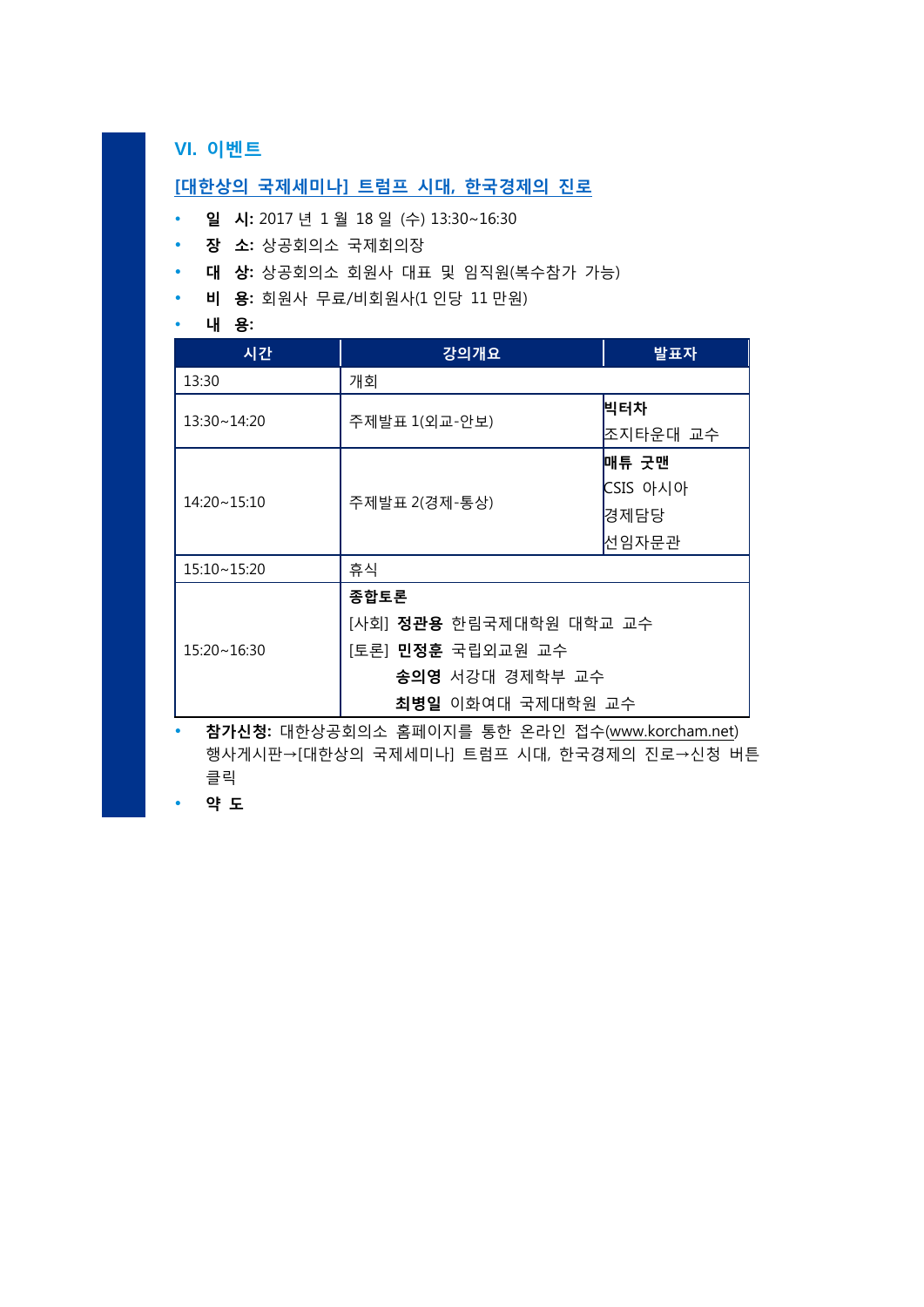

[Back to top](#page-0-1)

#### <span id="page-5-0"></span>**Key Contacts**



**[서원정](mailto:wsuh@kr.kpmg.com) 대표** 삼정회계법인 감사부문



**[김유경](mailto:youkyoungkim@kr.kpmg.com) 상무이사** ACI Leader



**[강환우](mailto:hwanwookang@kr.kpmg.com) 부장** 감사위원회 지원센터